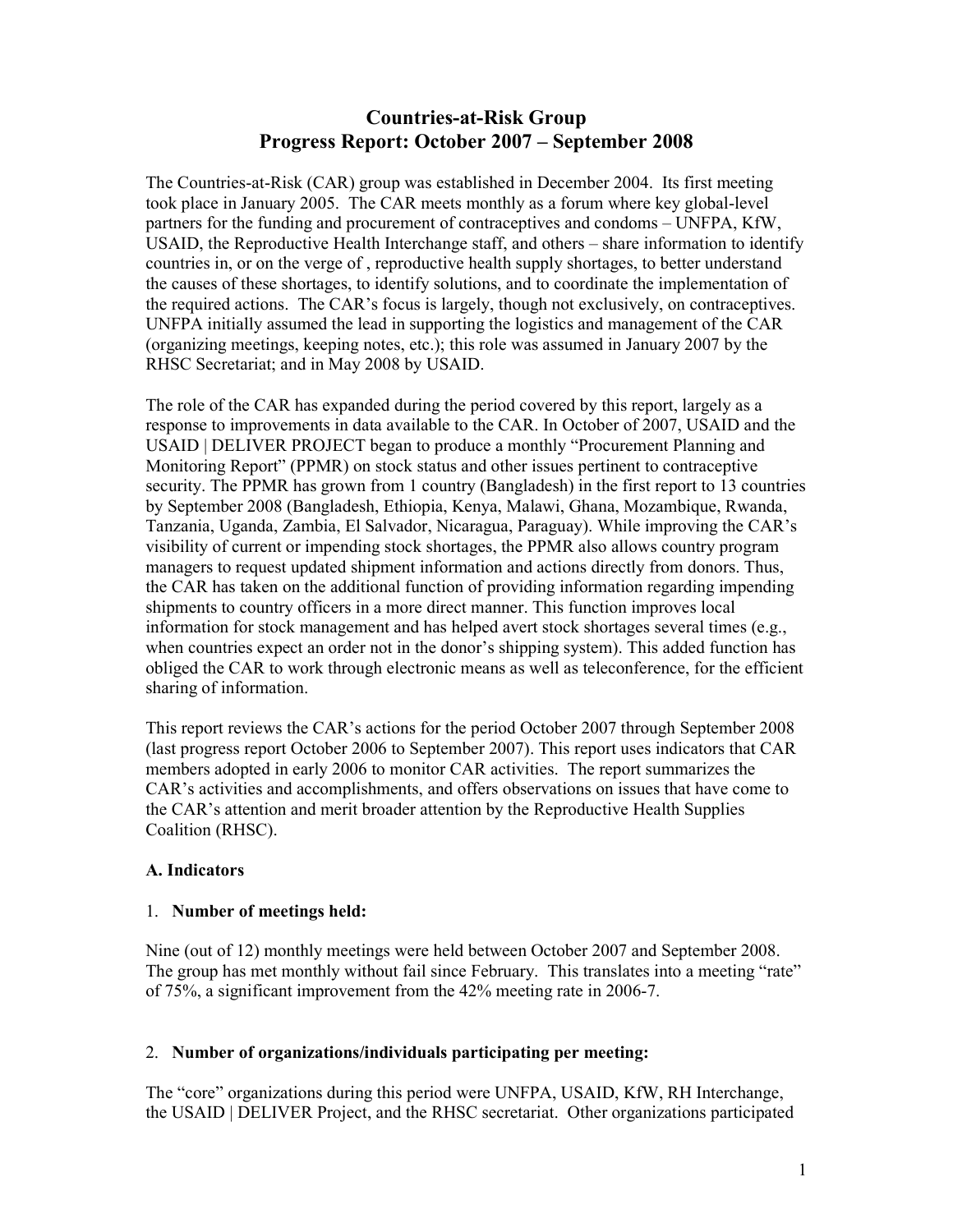on an ad hoc basis, such as World Bank (who changed from core to ad hoc member in May 2008 at their request) and Crown Agents. Overall, there was 91% attendance of core organizations at CAR meetings. One core organization (UNFPA) missed one meeting and one (KfW) missed four meetings.

| Number of Organizations   | Number of Individuals     |
|---------------------------|---------------------------|
| Participating per Meeting | Participating per Meeting |
| Range: $5-8$              | Range: $5-10$             |
| Average: 5.9              | Average: 7.8              |

# 3. **Products most cited for stock outs:**

The table below shows number of monthly instances of stock-outs reported in the PPMR, across all countries, between the *January 2008 and August 2008* reports.

| # of times Stocked Out | <b>Product Name</b>        |  |
|------------------------|----------------------------|--|
| 8                      | <b>Combined Oral Pills</b> |  |
| 8                      | 2/3-Month Injectable       |  |
| 7                      | Monthly Injectable         |  |
|                        | Female Condom              |  |
| 6                      | Male Condom                |  |
| 6                      | CT380A IUD                 |  |
| 6                      | Implants                   |  |
|                        | Progestin Only Pills       |  |

# 4. **Causes of supply problems (listed in no particular order):**

- Lack of timely and (sometimes) transparent procurement planning and procurement processes by governments
- Production or registration issues affecting ability of donor to provide supplies in a timely manner
- Donor pullout or transition to direct budget or basket funding
- Delays in arrival or customs clearance of supplies from donors/manufacturers
- Lack of accurate information on in-country stock status (sometimes delayed fulfilling emergency requests)
- Demand exceeding forecasts
- Funds not available in a timely way for procurement, sometimes due to delay in signing a financing agreement between donor and government

# 5. **Number of countries with re-occurring short-term crisis:**

Five countries came to the CAR for emergency action multiple times: Bangladesh, Ghana, Kenya, Paraguay and Uganda. Only one country was cited as experiencing re-occurring crises in the 2006-7 CAR Progress Report. The increase in number of countries where emergencies were discussed multiple times by the CAR probably represent greater visibility of country stock levels and a more proactive approach of the CAR, rather than poorer supply availability at the country level. However, several limitations in donor provision of contraceptives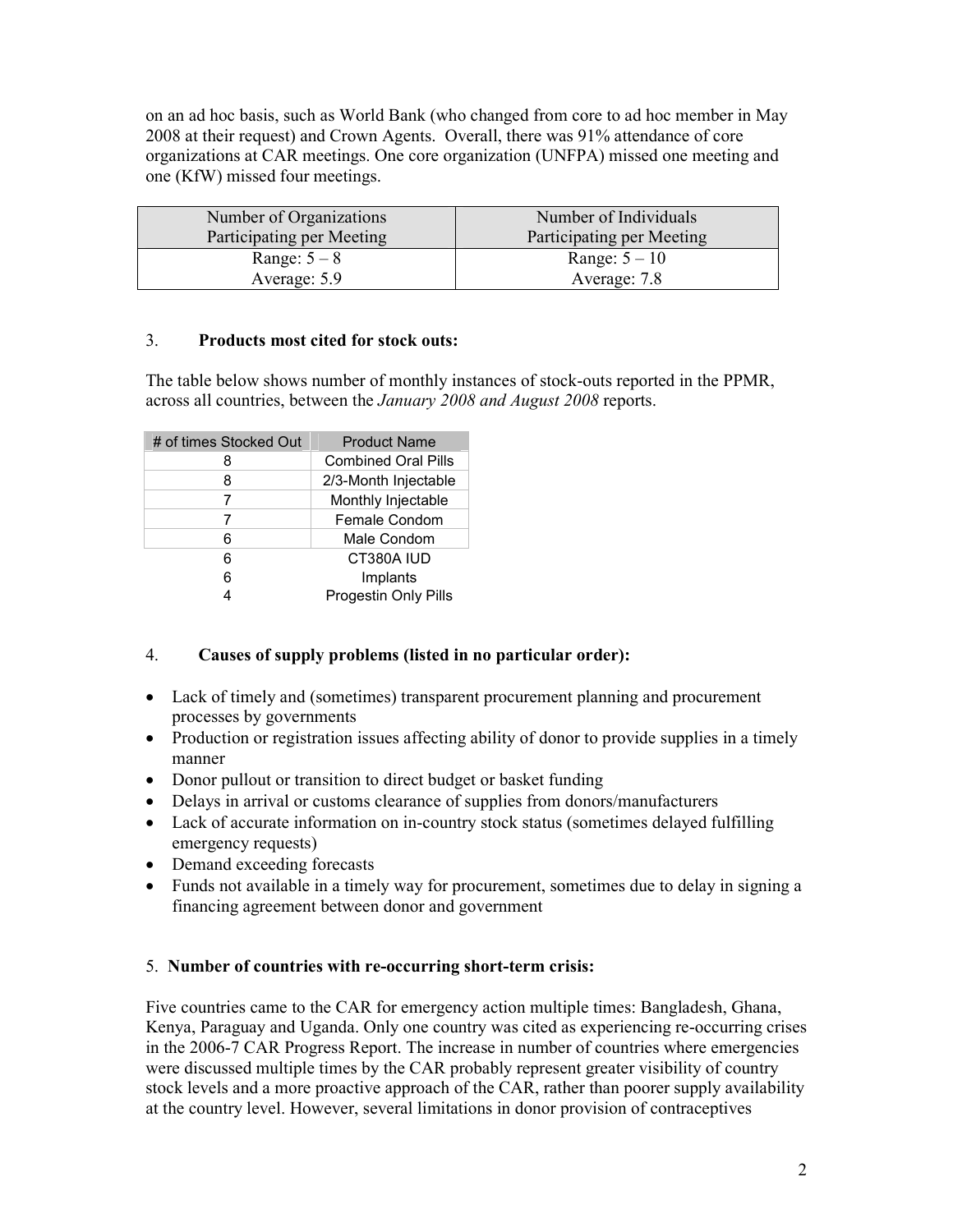(especially related to production and/or registration of certain contraceptive methods) may also have been a greater obstacle to sustained supply than in previous years. Specific challenges for maintain appropriate stock levels in countries were created, for example, by delay in the registration of USAID's new IUD brand, and delays in the production of Norigynon.

The table below reflects reports of countries where there were re-occurring crises for specific products. The table includes cases reported in the PPMR between March and August of 2008, which fit the following two criteria: 1) more than one instance of stock levels at or below 2 months of stock; *and* 2) CAR action or information was requested, in the PPMRs between March and August 2008.

| <b>Country Name</b> | <b>Product Name</b> | # of Months where<br>Actual Stock <= 2 MOS |
|---------------------|---------------------|--------------------------------------------|
| Ghana               | Micronor            |                                            |
| Rwanda              | Microgynon          |                                            |
| El Salvador         | Noristerat          | 3                                          |
| Uganda              | CT380A IUD          | 3                                          |
| Kenya               | Female Condom       | 2                                          |
| Nicaragua           | Lo-Femenal          | 2                                          |
| Rwanda              | Condom-No Logo      | 2                                          |
| Rwanda              | Jadelle             | 2                                          |

# 6. **Number of months taken to avert short-term crisis:**

Many issues were resolved within a month, especially those merely requiring expedition of existing orders. However, issues which require identifying new shipments/procurements, and thus funds, to resolve stock crises tended to take several months to resolve, and often were not within the CAR's power to resolve.

#### 7. **Number of countries where a commodity security policy discussion initiated as a result of the crisis:**

#### At least two.

*Bangladesh***:** As stocks of NORPLANT in the public health system in were dwindling, the CAR group gathered from PPMR data that the Government of Bangladesh was intending to continue procuring NORPLANT as its implant method. The CAR group determined that NORPLANT was no longer available for procurement, and informed the GOB through the local USAID | DELIVER office. This encouraged the National Technical Commission to expedite its approval of Implanon for use in the public sector.

*Kenya*: Attention from the CAR and PPMR on dwindling stocks of several commodities in the Kenya public sector system seemed to stimulate, in part, revitalization of the Family Planning Logistics Group, a local RHCS coordinating committee, which had become dormant. CAR attention may also have catalyzed attention to delayed procurements of female condoms.

# **B. Examples of CAR Action**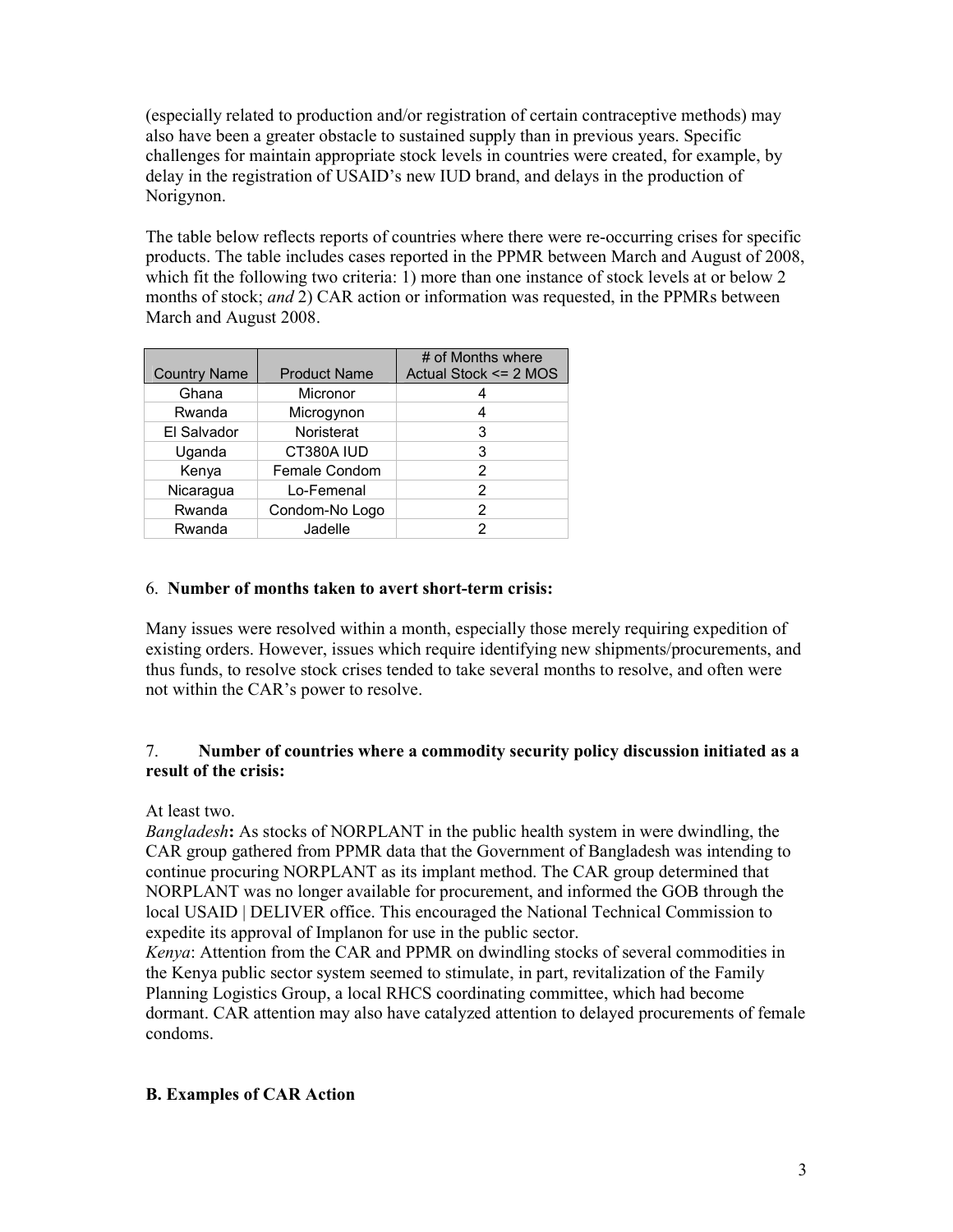Each month the CAR becomes aware of a wide variety of distinct commodity issues, in different countries, for different products, and of varying levels of complexity. In all cases, the CAR attempts to respond. In many cases, it does so successfully. However, various limitations to CAR responsiveness (see "Potential Areas for Improvement" below) prevent complete success. Below are a selection of issues addressed by the CAR, with accompanying outcomes. These examples were selected to indicate the range of success, and are not intended to be quantitatively representative of all CAR actions.

#### *Improving Country-Level Information on Incoming Shipments*

 UNFPA, USAID and KfW responded to over 100 requests for information on shipping dates and other shipment-related information.

#### *Responding to Urgent Country Stockouts*

- In July 2008, the PPMR indicated that the Paraguay MOH needed donor assistance to procure IUD insertion kits, as well as funds for IUD insertion training. As a result of a subsequent CAR discussion, UNFPA/Procurement Service Branch requested its local Paraguay office to consult with the MOH about their needs. In November 2008, UNFPA/Paraguay bought 180 kits for the MOH and, next year, UNFPA will coordinate with the MOH regarding the IUD insertion training needs.
- In March 2008, the CAR learned that Rwanda had stocked out of IUDs in their central warehouse. Though redistribution was planned to relieve the situation temporarily, new shipments were needed and no donor had been identified. As Mozambique had an overstock of IUDs (40 MOS), USAID decided to transship 5,000 IUDs from Mozambique to Rwanda. The governments agreed, and the transshipment occurred in May. Stockout of IUDs in the Rwanda central warehouse was thus limited to two months.

# *Modifying Shipments to Improve Inventory Control*

- In January 2008, the PPMR indicated that Ghana had only 5 months of stock (MOS) of Lo-Femenal in the central stores, with no shipments expected until a USAID shipment in May. USAID expedited this shipment, which arrived to the country in April and to the warehouse in May – just after the central level stockout occurred. Increasing consumption meant that this stock would only last until September, whereas the next shipment was planned for October. USAID again expedited its Lo-Femenal shipment, and by August 5 the Ghana central stores had their max level of MOS – 12 months.
- In July 2008, the CAR learned that Malawi had 23 MOS of Lo-Femenal at their regional warehouses – 9 months more than the maximum level. USAID postponed shipments planned for September 2008 until October 2009 to allow the overstock situation to be relieved and not over-burden the warehouse.

# *Challenges in Responding to Country Needs*

- In July 2008, the PPMR reported that Uganda had stocked out of IUDs at the central level. UNFPA planned a shipment of 6,300 IUDs to ship by air on Sept. 5. While the shipment arrived in country on time, undefined delays meant that the stock had still not reached the national medical stores as of Oct 30 2008, and the central warehouse did stock-out.
- In September 2008, the CAR learned that Malawi's central warehouse only had 2 MOS of implants at the regional warehouse level. USAID moved up its next shipment of Jadelle,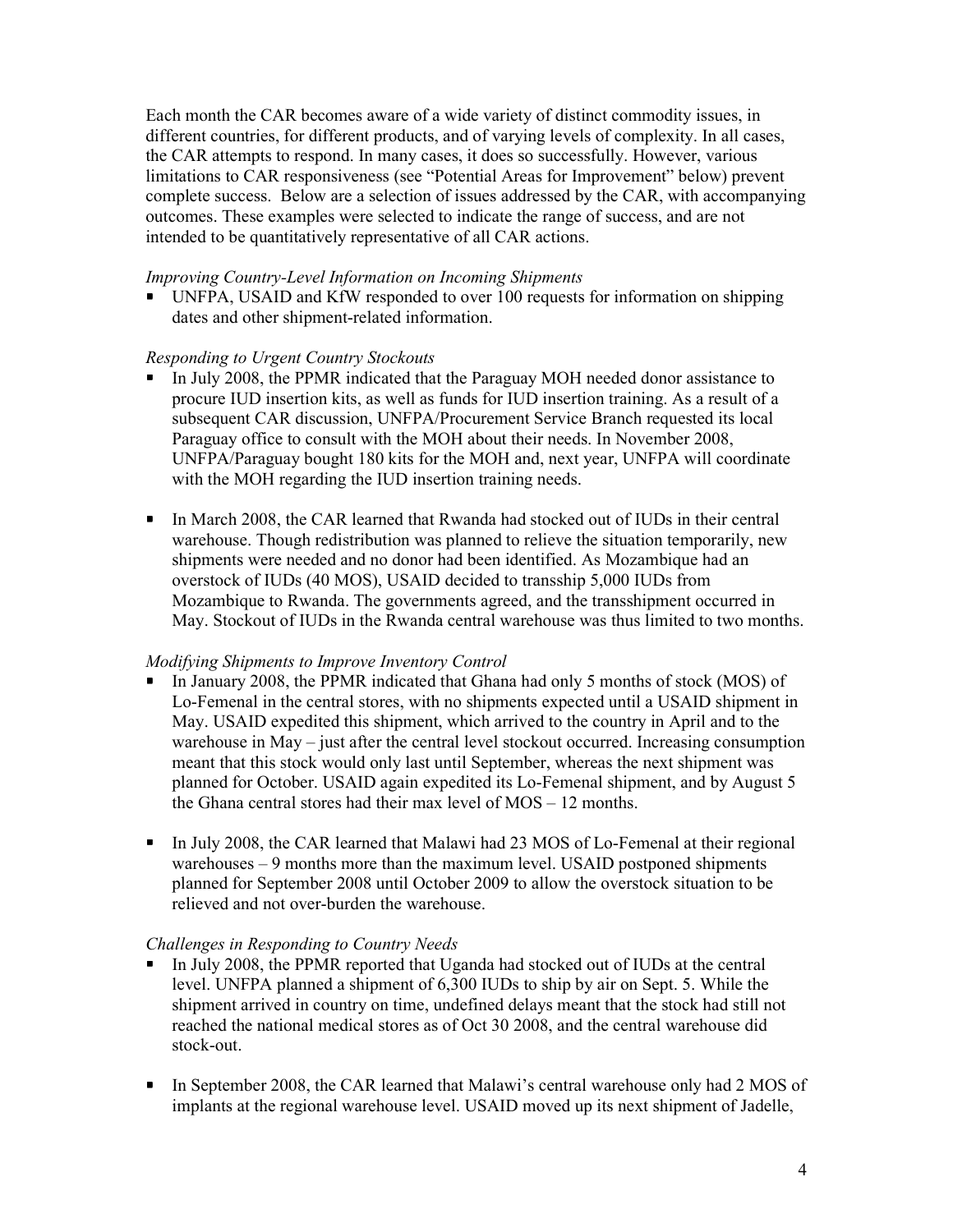to ship in November. However, because of production issue the expedited shipment was not accomplished and the central warehouse did stock out of Jadelle.

#### **C. Additional Observations**

- $\blacksquare$  The CAR continues to be limited in its ability to respond to true emergencies when country stock is running low and no donor shipments are planned for the country that can be expedited. The inability to respond derives from many factors – complacency among MOH officials, complacency among local donor representatives, balancing the 'full supply' goal of donors with their desire to ensure local decision-making and accountability, and inability of donors involved in the CAR to identify funds and take decisions needed for emergency procurement/shipping.
- Inability to accurately track CAR actions across countries, months and organizations remains an obstacle to CAR effectiveness. CAR does not currently have the capacity to track every product issue from recognition until resolution (shipment arriving in the central warehouse), however some problems that the CAR 'solves' actually are not resolved adequately due to later delays not clear to CAR.
- As reported in the previous CAR progress report, there is a growing need to build public sector capacities for procurement of RH commodities. This has become all the more urgent with the accelerating trend to sector-wide approaches and budget support. The transition to new assistance modalities can easily get ahead of public sector capacities to assume new/expanded responsibilities for RH commodity security, procurement being just one of many. This has led to procurement delays and the need for costly emergency shipments.
- As reported previously, a strength of the CAR is the consistent participation of key organizations, as well as the openness of CAR discussions.

#### **D. Potential Areas for Improvement**

#### *Expand Available Supplies Data*

- **Focus Countries.** Identify priority countries for the CAR for which we have limited visibility, and determine a mechanism for receiving data on contraceptive stocks – such as the PPMR.
- **Expand PPMR to Include Additional Countries.** The PPMR is functioning well as a tool for monitoring stock information for the 13 countries included. However, the CAR's visibility of stock issues in other countries remains limited. The PPMR should be expanded to include additional countries of concern to CAR members. CAR members should facilitate developing mechanisms for reporting data from their priority countries to JSI for inclusion in the PPMR.
- **Increase Information Sources Available to the CAR.** Anecdotal reports about stockouts to the CAR seem to have decreased since the PPMR has become the primary data source. However, CAR members should still encourage anecdotal reports as, currently, the only means of learning about and responding to stock issues in countries